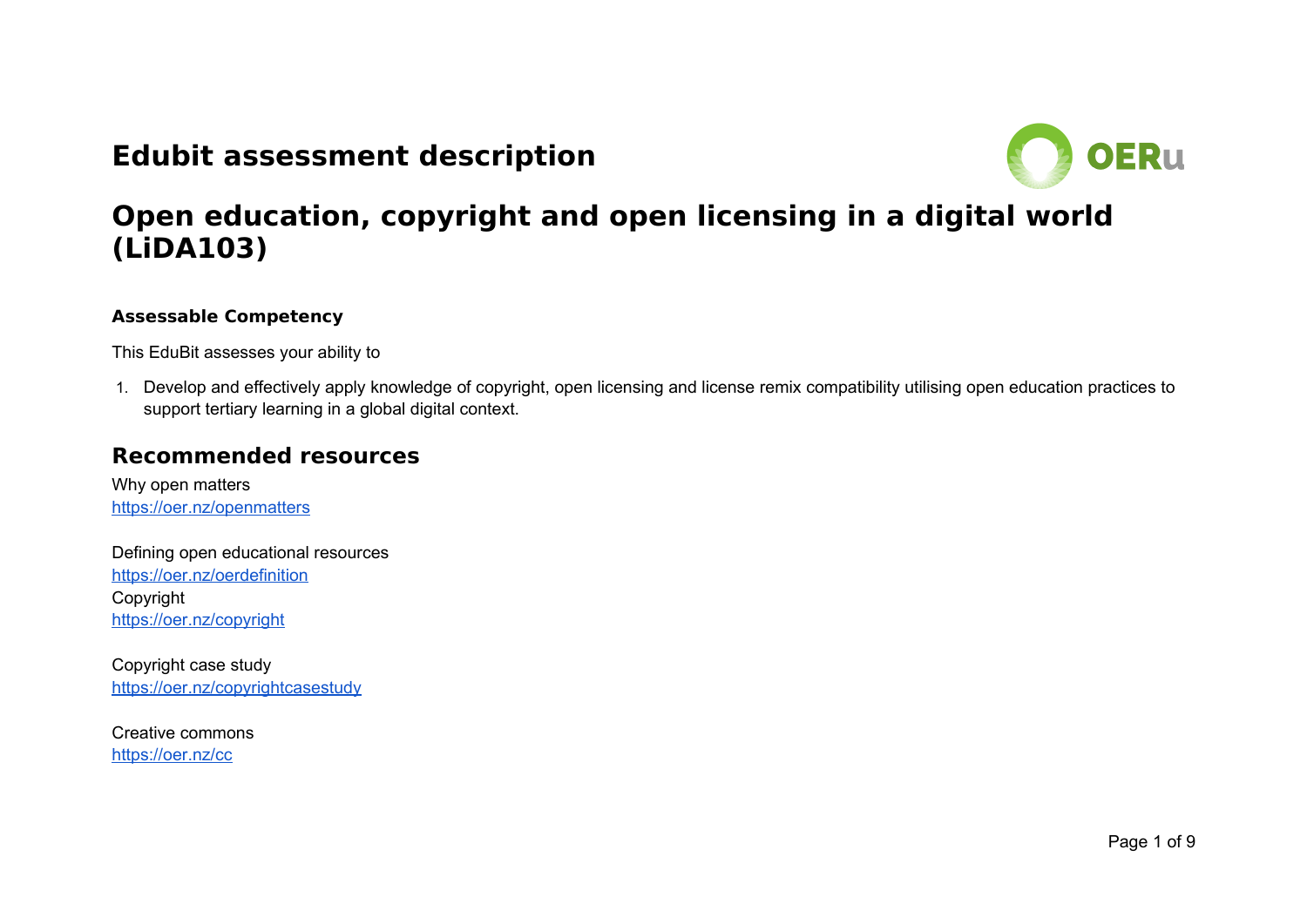#### Remix game <https://oer.nz/ccremix>

#### Dimensions of openness <https://oer.nz/opendimensions>

(Applicants are required to submit evidence for each listed task)

| Task 1                                                                                       | <b>Performance Indicators</b><br>What I can do                                                                                                                                                                                                                                                                                                                                                                                         | <b>Evidence to demonstrate competence</b><br>Evidence to show I can do it                                                                                                                                                                           |
|----------------------------------------------------------------------------------------------|----------------------------------------------------------------------------------------------------------------------------------------------------------------------------------------------------------------------------------------------------------------------------------------------------------------------------------------------------------------------------------------------------------------------------------------|-----------------------------------------------------------------------------------------------------------------------------------------------------------------------------------------------------------------------------------------------------|
| Interpret knowledge of copyright within in a global<br>digital context.                      | I can do the following:<br>1.1 Demonstrate my knowledge of the scope,<br>ownership, rights, protections, exceptions and<br>transfer of rights associated with copyright in a<br>digital world.<br>1.2 Demonstrate my knowledge of international<br>agreements and treaties which impact on how<br>national copyright functions across international<br>boundaries in a digital word.                                                   | I have provided the following:<br>1.1 and 1.2 A copy of my results of successfully<br>completing a competency test demonstrating<br>knowledge of copyright in a global digital context<br>assessed by a recognised institution.                     |
| Interpret knowledge of open licensing and legal<br>remix compatibility for derivative works. | I can do the following:<br>2.1 Understand the relationship between open<br>licensing and the public domain, copyright and the<br>commons.<br>2.2 Distinguish between the licensing elements of<br>the six Creative Commons licenses.<br>2.3 Demonstrate knowledge of how Creative<br>Commons licenses operate in a global digital world.<br>2.4 Demonstrate knowledge of remix compatibility<br>of open licenses for derivative works. | I have provided the following:<br>2.1, 2.2, 2.3 and 2.4 A copy of my results of<br>successfully completing a competency test<br>demonstrating knowledge of open licensing and<br>legal remix compatibility assessed by a recognised<br>institution. |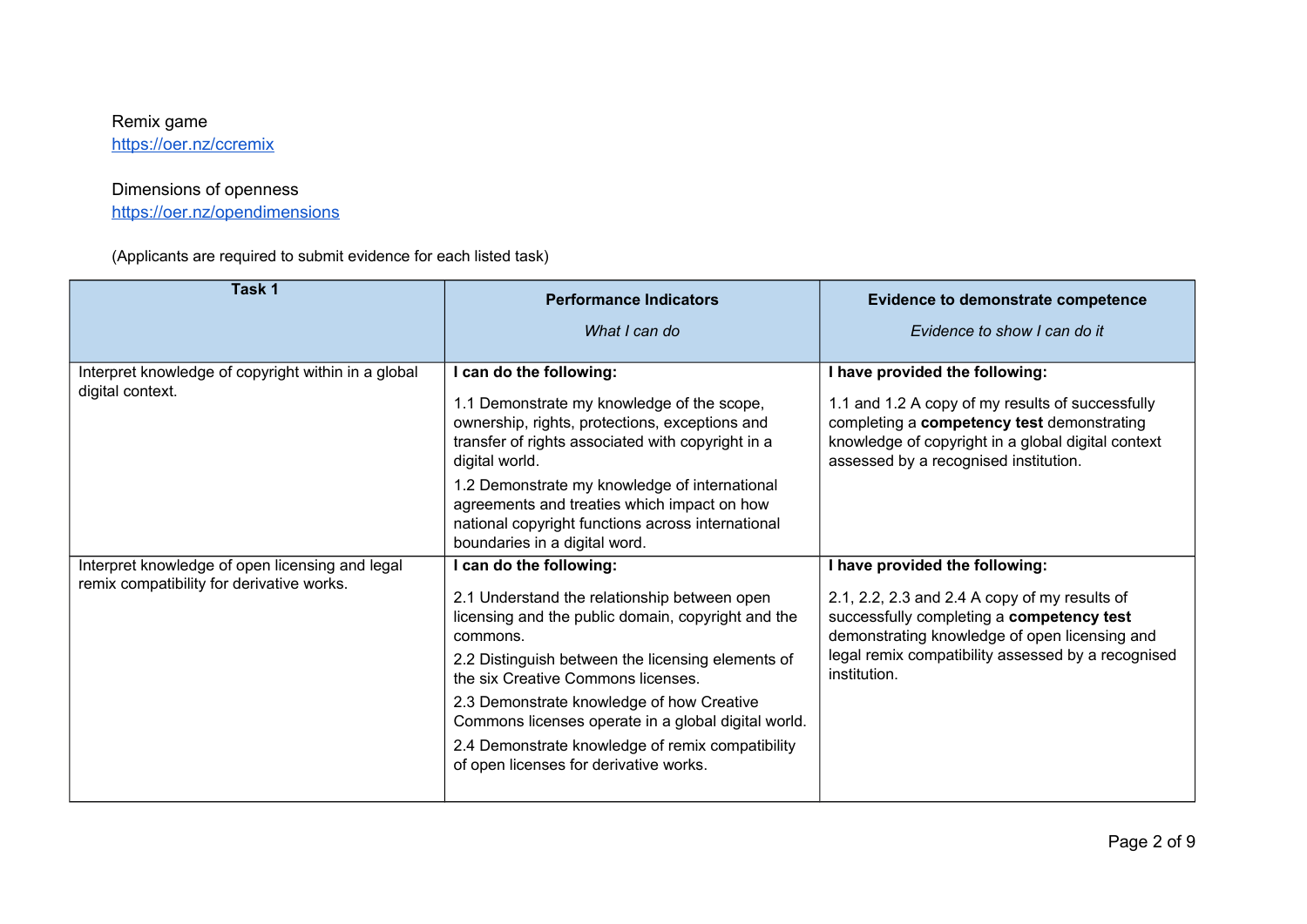| Task 2                                                                                                     | <b>Performance Indicators</b>                                                                                                                                   | <b>Evidence to demonstrate competence</b>                                                                                                                                                                                                                                                                                                                                                                                                                                                                                                                                                                                                                                                                                                |
|------------------------------------------------------------------------------------------------------------|-----------------------------------------------------------------------------------------------------------------------------------------------------------------|------------------------------------------------------------------------------------------------------------------------------------------------------------------------------------------------------------------------------------------------------------------------------------------------------------------------------------------------------------------------------------------------------------------------------------------------------------------------------------------------------------------------------------------------------------------------------------------------------------------------------------------------------------------------------------------------------------------------------------------|
|                                                                                                            | What I can do                                                                                                                                                   | Evidence to show I can do it                                                                                                                                                                                                                                                                                                                                                                                                                                                                                                                                                                                                                                                                                                             |
| Apply knowledge of copyright, open licensing and<br>legal remix compatibility in a global digital context. | I can do the following:<br>3.1 Locate openly licensed works for reuse.<br>3.2 Legally use openly licensed works to make<br>resources open and shareable.        | I have provided the following:<br>3.1 and 3.2 A blog post of approximately 400 words<br>on a topical concept or interesting idea, for<br>example, a hobby or personal interest, This must<br>Incorporate text you can legally copy.<br>$\bullet$<br>Include works from a minimum of three (3)<br>$\bullet$<br>different Creative Commons licenses or<br>open usage declarations, for example text,<br>images, animations, audio or video.<br>Apply a Creative Commons License for the<br>$\bullet$<br>derivative work which meets the legal<br>requirements for remix compatibility.<br>Demonstrate the minimum requirements<br>and best practices for attribution as<br>required by the legal code of the Creative<br>Commons licenses. |
|                                                                                                            | 3.3 Reflect on the application of knowledge of legal<br>remix compatibility, attribution requirements and<br>licensing when publishing derivative works online. | 3.3 A short reflection of approximately 150 words<br>based on your experiences in completing this task.<br>This must include:<br>What is your recommended CC license and<br>$\bullet$<br>how did the resources you selected impact<br>on your final license choice for the<br>derivative work?<br>Who owns the copyright of your blog post?<br>Justify your answer.<br>Justified recommendations for preferred<br>$\bullet$<br>open license.<br>Any other reflections or observations worth<br>sharing.                                                                                                                                                                                                                                  |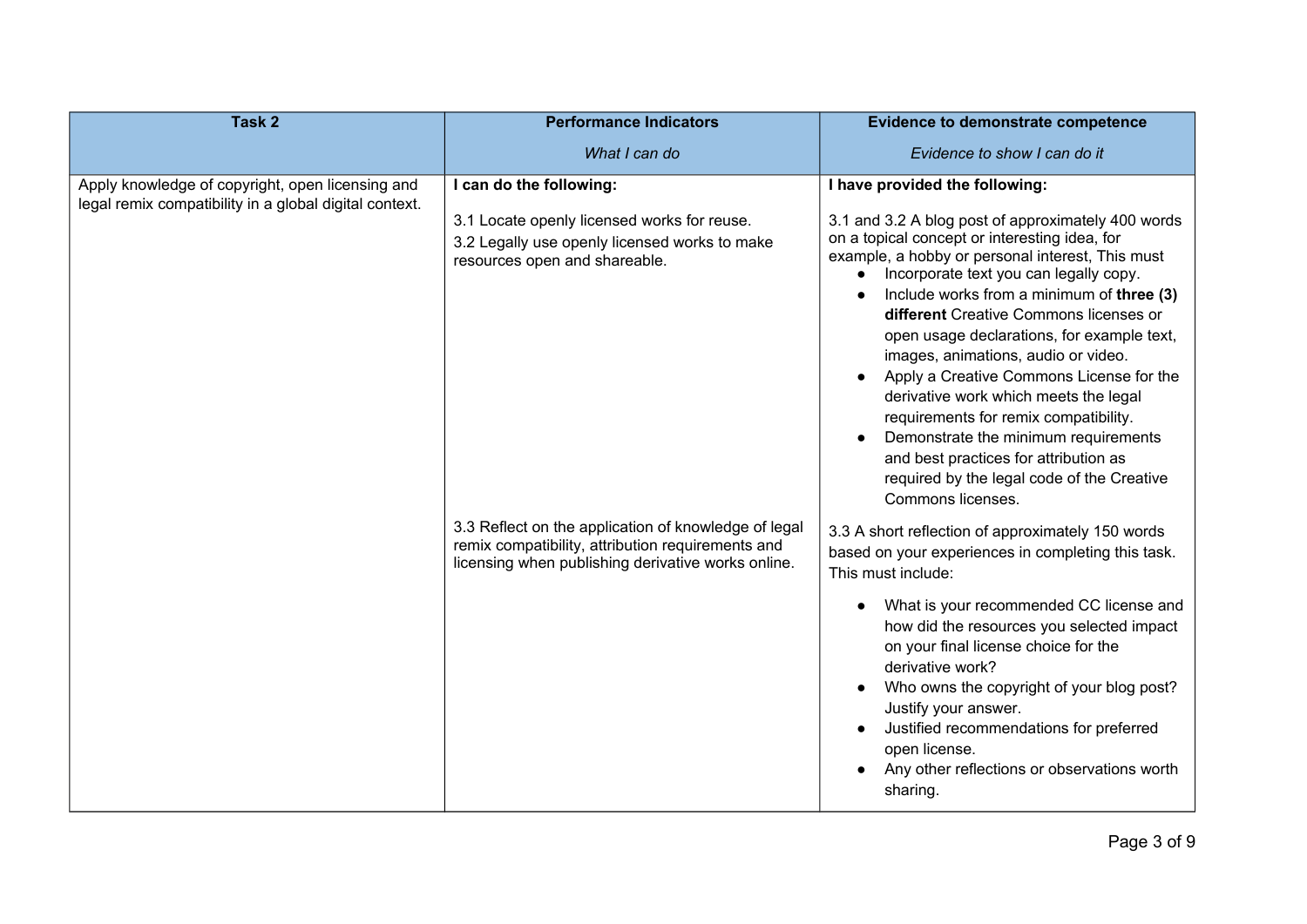|                                                                                      |                                                                                                                                                                                                                                                                                                                                                                                                                                                                                                                              | (Please submit the url to a publicly accessible<br>version of your blog post. Ensure that you have<br>made your post public in the editing settings of your<br>preferred blog software (unlisted or draft posts will<br>not be visible to the public). You can test the blog<br>url link before submitting using your browser's<br>private or incognito mode to ensure that the<br>assessor can access the resources without login<br>credentials. For more information consult incognito<br>browsing published by Lifewire).                                                                                                                                                                                                                                                                                                                                                                                                                                                                                                            |
|--------------------------------------------------------------------------------------|------------------------------------------------------------------------------------------------------------------------------------------------------------------------------------------------------------------------------------------------------------------------------------------------------------------------------------------------------------------------------------------------------------------------------------------------------------------------------------------------------------------------------|------------------------------------------------------------------------------------------------------------------------------------------------------------------------------------------------------------------------------------------------------------------------------------------------------------------------------------------------------------------------------------------------------------------------------------------------------------------------------------------------------------------------------------------------------------------------------------------------------------------------------------------------------------------------------------------------------------------------------------------------------------------------------------------------------------------------------------------------------------------------------------------------------------------------------------------------------------------------------------------------------------------------------------------|
| Task 3                                                                               | <b>Performance Indicators</b>                                                                                                                                                                                                                                                                                                                                                                                                                                                                                                | <b>Evidence to demonstrate competence</b>                                                                                                                                                                                                                                                                                                                                                                                                                                                                                                                                                                                                                                                                                                                                                                                                                                                                                                                                                                                                |
|                                                                                      | What I can do                                                                                                                                                                                                                                                                                                                                                                                                                                                                                                                | Evidence to show I can do it                                                                                                                                                                                                                                                                                                                                                                                                                                                                                                                                                                                                                                                                                                                                                                                                                                                                                                                                                                                                             |
| Analyse the potential of open education approaches<br>for learning in a digital age. | I can do the following:<br>4.1 Explain a dimension of open education practice<br>and its potential benefits for learning in a digital<br>age.<br>4.2 Review the state of implementation of an open<br>practice within a selected context.<br>4.3 Identify successes and challenges to successful<br>implementation of an open practice for a particular<br>context.<br>4.4 Provide recommendations for improving the<br>implementation of an open practice in a selected<br>context in support of learning in a digital age. | I have provided the following:<br>A report of approximately 400 words providing<br>recommendations for improving the implementation<br>of one (1) dimension of openness (e.g open access,<br>free and open source software, open textbooks,<br>open policy, open business models or open<br>educational practices) for learning in a particular<br>context. The report must:<br>4.1 Explain the key characteristics of a<br>dimension of openness and how it supports<br>learning in a digital age (100 words)<br>4.2 and 4.3 Summarise the successes and<br>challenges to implementation of the<br>dimension of openness in a given context,<br>e.g. country, organisation or field of interest<br>(150 words).<br>4.4 Provide recommendations for improving<br>the current implementation of the open<br>practice in the given context (150 words.)<br>4.1, 4.2, 4.3 and 4.4 Provide supporting<br>references from credible online resources<br>using the APA style. (Consult APA style<br>published by the University of Canterbury.) |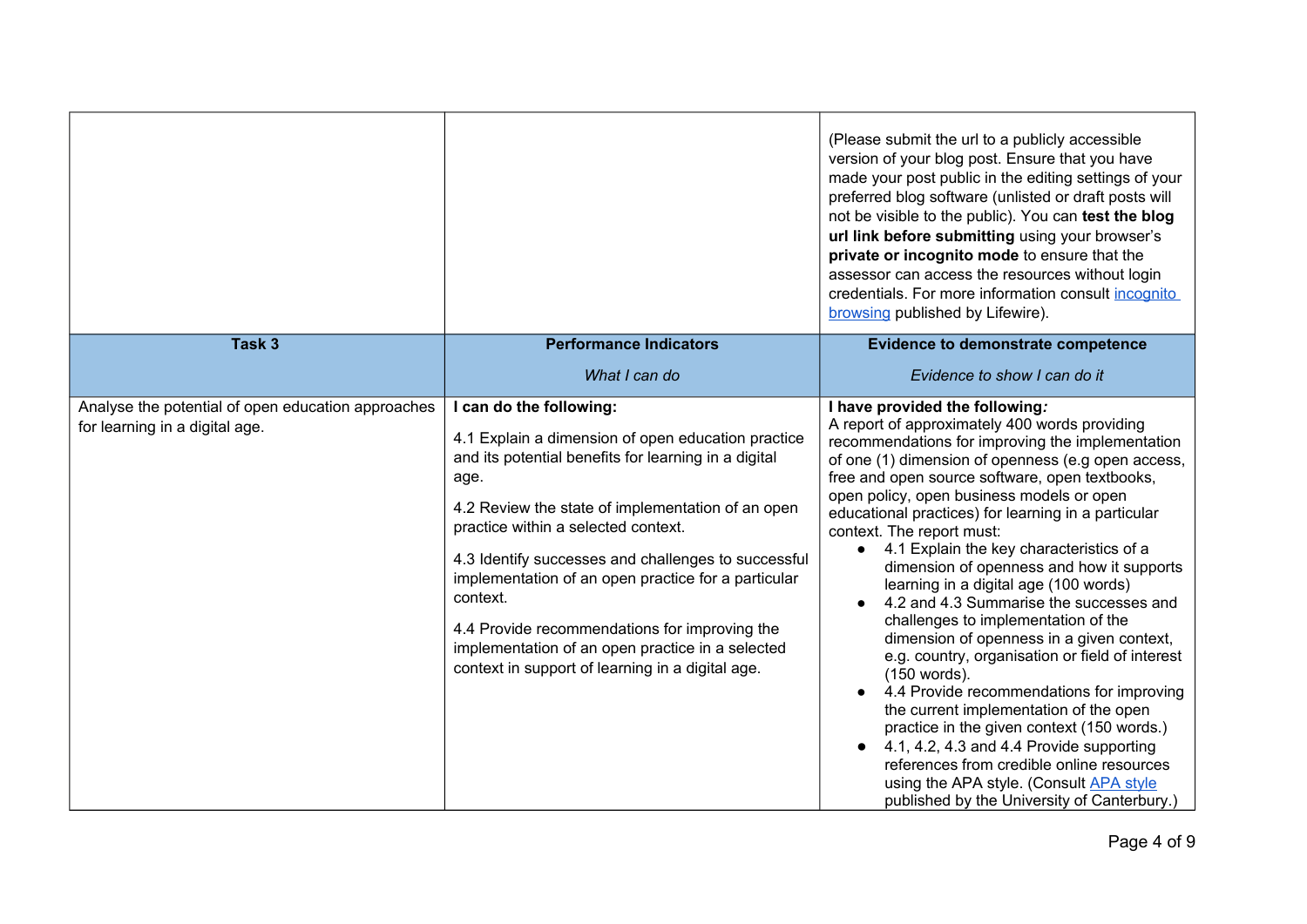# **Assessment rubrics**

#### **Weighting table**

Each task contributes to the calculation of the final grade according to the following proportional weightings.

| Task                                                                                                                              | Weighting |
|-----------------------------------------------------------------------------------------------------------------------------------|-----------|
| Task 1: Interpret knowledge of copyright, open licensing and compatible remix of license types within in a global digital context | 25%       |
| Task 2 Apply knowledge of copyright, open licensing and legal remix compatibility in a global digital context                     | 50%       |
| Task 3: Analyse the potential of open education approaches for learning in a digital age                                          | 25%       |
| Total                                                                                                                             | 100%      |

**Task 1: Interpret knowledge of copyright, open licensing, and compatible remix of license types within in a global digital context. (Weighting: 25%)**

The candidate is required to take an **online proctored competency test** comprising objective assessment items administered by Otago Polytechnic or an assessing institution approved in writing by Otago Polytechnic. Acceptable evidence includes, a published digital badge or secure data transfer from the assessing institution confirming the identity of the applicant and final mark for the competency assessment as per procedures documented in the written approval from Otago Polytechnic. The test for task 1 will comprise the following items randomly generated from the test bank:

- 10 true-false items covering general principles of copyright.
- 10 true-false items covering the public domain and Creative Commons licenses.
- 15 multiple choice and multi-choice items on copyright covering the scope, ownership, rights, protections, exceptions and transfer of rights associated with copyright in a digital world.
- 15 multiple choice and multi-choice items on the public domain, operation of Creative Commons licenses and legal remix compatibility.
- The applicant is required to achieve an aggregate combined score for task 1 of 50% or more to attain "achieved".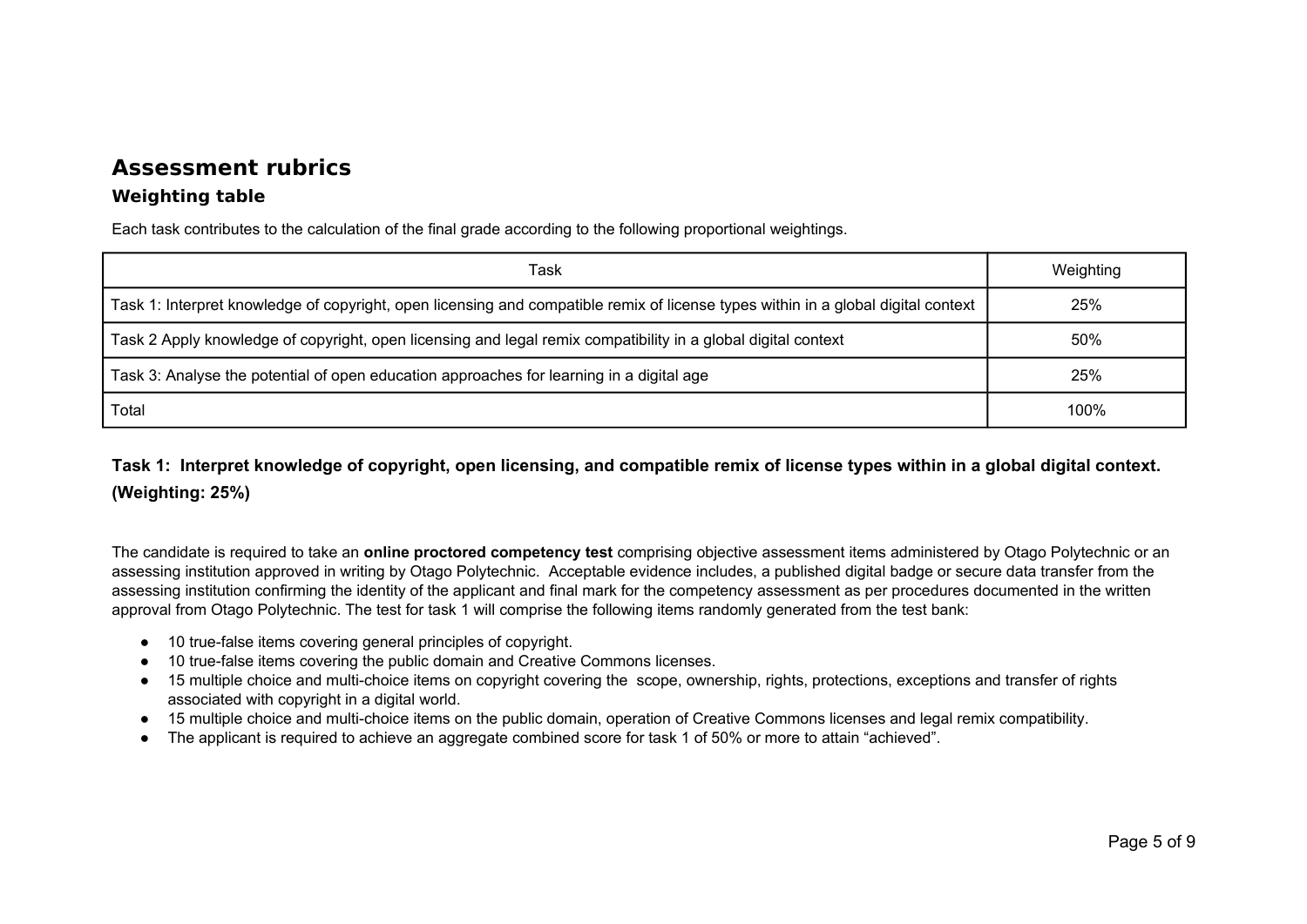|                                                                                                                                                              | <b>Achieved</b>                                                                     |                                                                                    |                                                                                    | Not achieved                                          |
|--------------------------------------------------------------------------------------------------------------------------------------------------------------|-------------------------------------------------------------------------------------|------------------------------------------------------------------------------------|------------------------------------------------------------------------------------|-------------------------------------------------------|
| <b>Demonstrate</b><br>competence in                                                                                                                          | $10 - 9$                                                                            | $8 - 7$                                                                            | $6-5$                                                                              | $4-0$                                                 |
| knowledge of the<br>scope, ownership,<br>rights, protections,<br>exceptions and<br>transfer of rights<br>associated with<br>copyright in a digital<br>world. | The applicant achieves a<br>passmark between 90% - 100%<br>for the competency test. | The applicant achieves a<br>passmark between 70% - 89% for<br>the competency test. | The applicant achieves a<br>passmark between 50% - 69% for<br>the competency test. | The applicant does not achieve a<br>pass mark of 50%. |
| <b>Demonstrate</b><br>competence in<br>knowledge of open<br>licensing and legal<br>remix compatibility for<br>derivative works.                              |                                                                                     |                                                                                    |                                                                                    |                                                       |

### **Task 2: Apply knowledge of copyright, open licensing and legal remix compatibility in a global digital context (Weighting: 50%)**

|                                                                                                                                                                                                | <b>Achieved</b>                                                                                                                                                                                             |                                                                                                                                                                                                           |                                                                                                                                                                                                                             | <b>Not achieved</b>                                                                                                                                      |
|------------------------------------------------------------------------------------------------------------------------------------------------------------------------------------------------|-------------------------------------------------------------------------------------------------------------------------------------------------------------------------------------------------------------|-----------------------------------------------------------------------------------------------------------------------------------------------------------------------------------------------------------|-----------------------------------------------------------------------------------------------------------------------------------------------------------------------------------------------------------------------------|----------------------------------------------------------------------------------------------------------------------------------------------------------|
| Publish a blog post                                                                                                                                                                            | $10 - 9$                                                                                                                                                                                                    | $8 - 7$                                                                                                                                                                                                   | $6 - 5$                                                                                                                                                                                                                     | $4 - 0$                                                                                                                                                  |
| demonstrating legal<br>remix of works using<br><b>Creative Commons</b><br>(CC) license types and<br>best practices for<br>attribution including a<br>reflection on the<br>issues pertaining to | In addition to the requirements<br>for 8-7, the applicant publishes<br>and exemplary post that:<br>Legitimately<br>$\bullet$<br>Incorporates the remix<br>of a creative work using<br>an open license other | The applicant incorporates works<br>from a minimum of three (3)<br>different Creative Commons<br>license types.<br>In addition to the requirements for<br>6-5, the applicant must:<br>Embed two different | The applicant must publish a blog<br>post of (about 400 words) on a<br>topical concept or interesting<br>idea, for example, a hobby or<br>personal interest, that:<br>Incorporates text that can<br>be legitimately copied. | The applicant does not provide a<br>valid url to a public blog post and /<br>or has not achieved the minimum<br>specified task requirements for 6-<br>G. |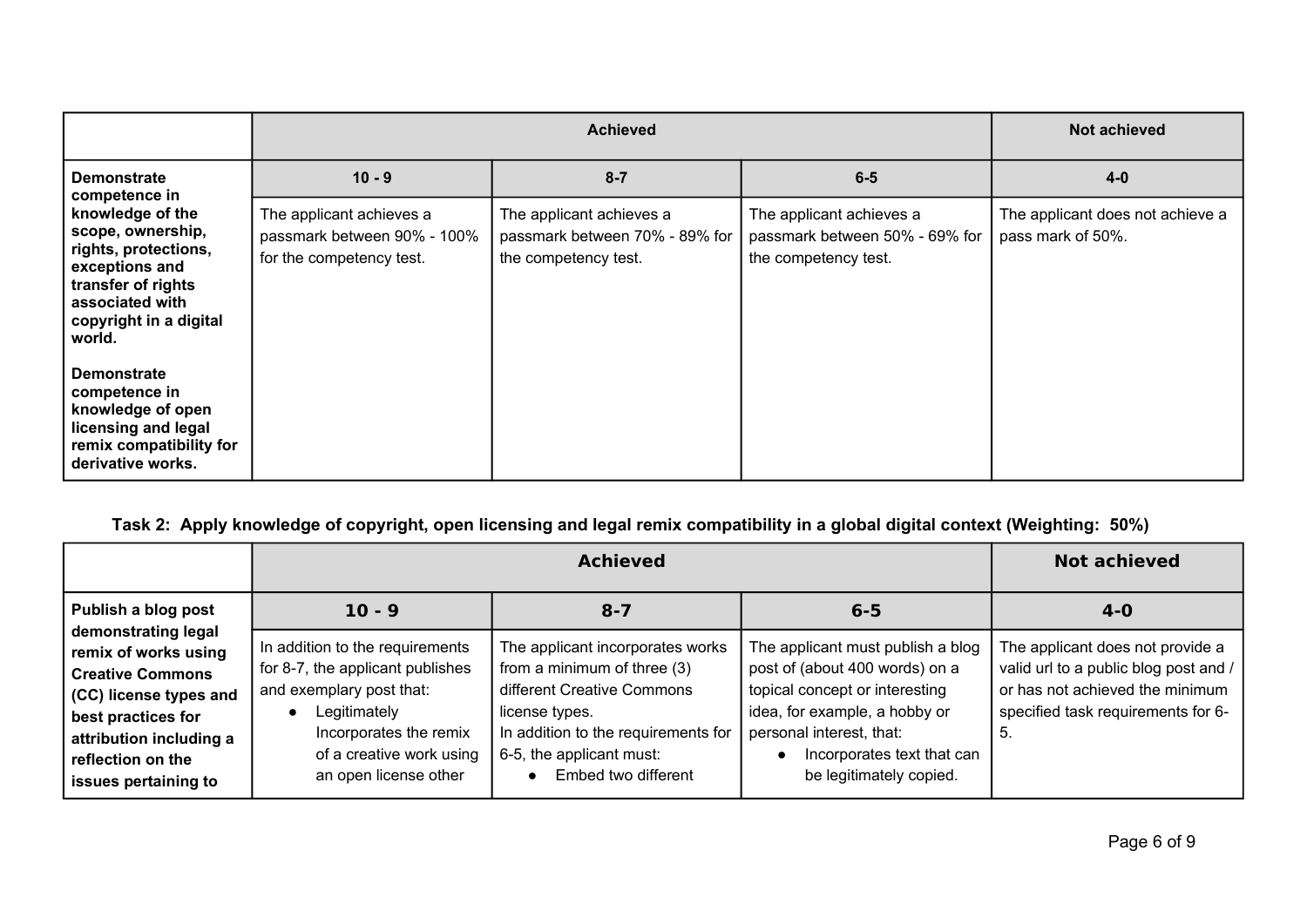| license choice for<br>derivative works. | than Creative Commons<br>in addition to the three<br>(3) Creative Commons<br>licensed works.<br>Provides an evidence-<br>based, referenced<br>reflection demonstrating<br>exceptional insight into<br>the complexities of<br>remixing resources<br>against a values-based<br>recommendation for<br>preferred open license.<br>Demonstrates a<br>professional layout and<br>proficiency with online<br>digital technology for<br>publishing online. | types of media that are<br>relevant to the post (eg<br>images, audio or video).<br>Demonstrate best<br>practice for attributing<br><b>Creative Commons and</b><br>other works verifiable by<br>url links to the original<br>source.<br>Includes references using<br>the APA style without any<br>errors.<br>The reflection provides<br>analysis and evaluation<br>of the license choice<br>made for the derivative<br>work. | Incorporates works from<br>a minimum of two (2)<br><b>Creative Commons</b><br>licenses.<br>Applies a Creative<br>Commons License for the<br>derivative work which<br>meets the legal<br>requirements for remix<br>compatibility.<br>Demonstrates minimum<br>requirements for<br>attribution as required by<br>the legal code of the<br><b>Creative Commons</b><br>licenses.<br>Includes a minimum of<br>three (3) references using<br>the APA style with only a<br>few errors.<br>The applicant must provide a<br>short reflection providing a valid<br>reason for the license applied for<br>the derivative work and valid<br>reason on the ownership of the<br>work under the respective<br>copyright legislation and/or<br>organisational policy, if<br>applicable. The reflection only<br>superficially addresses the<br>complexities of license choice for<br>derivative works. |  |
|-----------------------------------------|----------------------------------------------------------------------------------------------------------------------------------------------------------------------------------------------------------------------------------------------------------------------------------------------------------------------------------------------------------------------------------------------------------------------------------------------------|-----------------------------------------------------------------------------------------------------------------------------------------------------------------------------------------------------------------------------------------------------------------------------------------------------------------------------------------------------------------------------------------------------------------------------|--------------------------------------------------------------------------------------------------------------------------------------------------------------------------------------------------------------------------------------------------------------------------------------------------------------------------------------------------------------------------------------------------------------------------------------------------------------------------------------------------------------------------------------------------------------------------------------------------------------------------------------------------------------------------------------------------------------------------------------------------------------------------------------------------------------------------------------------------------------------------------------|--|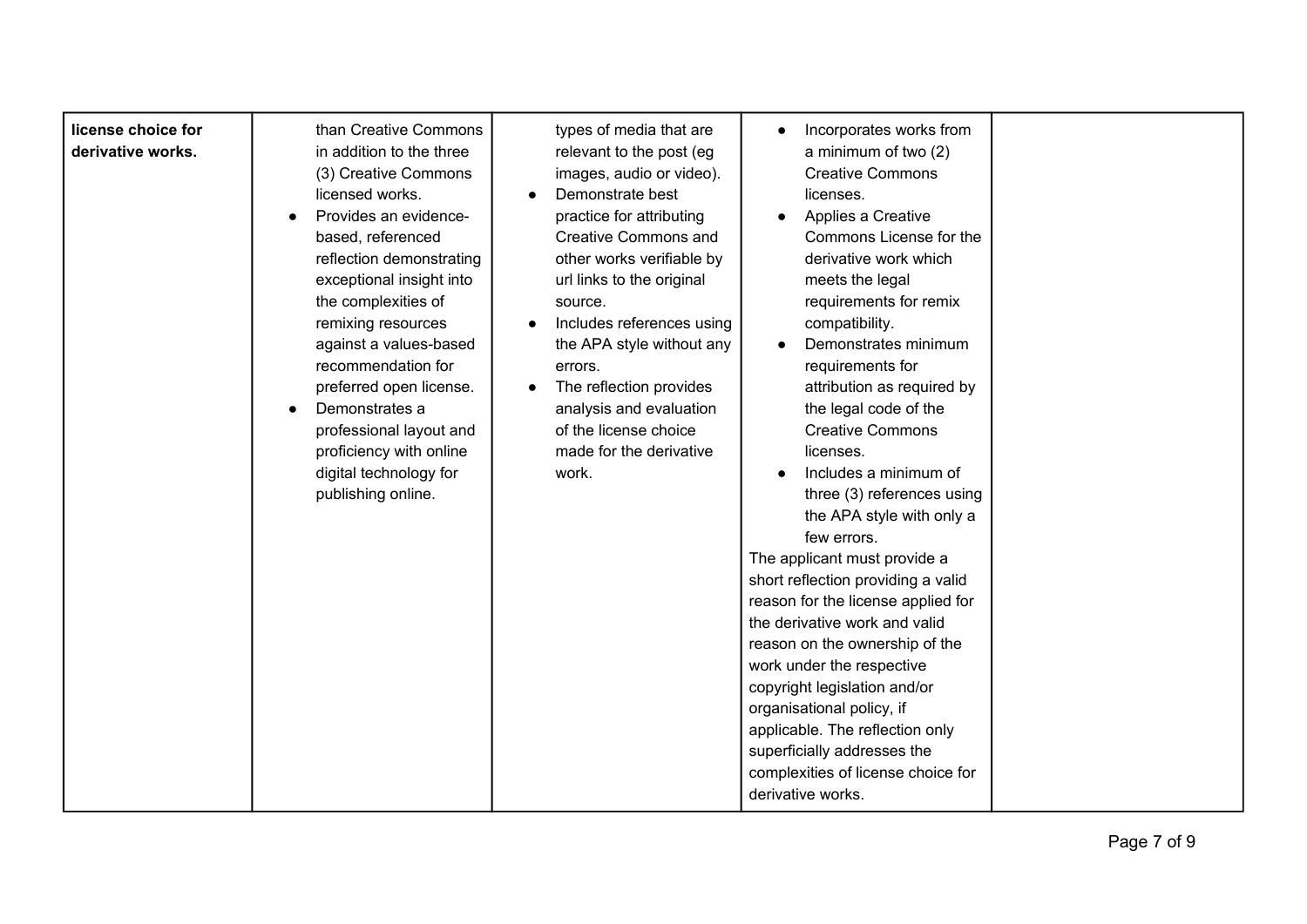#### **Task 3: Analyse the potential of open education approaches for learning in a digital age. (Weighting: 25%)**

Note to assessor: The analysis report can be published as a blog post or included with the written submission.

|                                                                                                                                                                                | <b>Achieved</b>                                                                                                                                                                                                                                                                                                                                                                                                                                                                                                                                                                                                                                                                          |                                                                                                                                                                                                                                                                                                                                                                                                                                                                                                                                                                                                                                                                         |                                                                                                                                                                                                                                                                                                                                                                                                                                                                                                                                                                                                                                                                             | <b>Not achieved</b>                                                                                                                                                  |
|--------------------------------------------------------------------------------------------------------------------------------------------------------------------------------|------------------------------------------------------------------------------------------------------------------------------------------------------------------------------------------------------------------------------------------------------------------------------------------------------------------------------------------------------------------------------------------------------------------------------------------------------------------------------------------------------------------------------------------------------------------------------------------------------------------------------------------------------------------------------------------|-------------------------------------------------------------------------------------------------------------------------------------------------------------------------------------------------------------------------------------------------------------------------------------------------------------------------------------------------------------------------------------------------------------------------------------------------------------------------------------------------------------------------------------------------------------------------------------------------------------------------------------------------------------------------|-----------------------------------------------------------------------------------------------------------------------------------------------------------------------------------------------------------------------------------------------------------------------------------------------------------------------------------------------------------------------------------------------------------------------------------------------------------------------------------------------------------------------------------------------------------------------------------------------------------------------------------------------------------------------------|----------------------------------------------------------------------------------------------------------------------------------------------------------------------|
| Select and review a<br>dimension of                                                                                                                                            | $10 - 9$                                                                                                                                                                                                                                                                                                                                                                                                                                                                                                                                                                                                                                                                                 | $8 - 7$                                                                                                                                                                                                                                                                                                                                                                                                                                                                                                                                                                                                                                                                 | $6-5$                                                                                                                                                                                                                                                                                                                                                                                                                                                                                                                                                                                                                                                                       | $4-0$                                                                                                                                                                |
| openness in a given<br>context and prepare a<br>report including<br>recommendations for<br>improving current<br>implementation for<br>supporting learning in<br>a digital age. | The applicant publishes an<br>exemplary and objective report<br>demonstrating depth of insight<br>into the challenges and<br>opportunities associated with<br>the implementation of the<br>dimension of openness based<br>on a thorough review of<br>evidence. The applicant can<br>clearly reason and justify why<br>the dimension is important for<br>contemporary society in a digital<br>age at the meso and macro<br>levels. The report includes a<br>minimum of 8 credible and<br>reliable resources<br>demonstrating considerable<br>discernment in the selection of<br>references to cover the<br>components in the report. There<br>are no errors in applying the<br>APA style. | The applicant incorporates a<br>minimum of five (5) sources to<br>support evidence in the report.<br>In addition to the other<br>requirements for 6-5 the applicant<br>provides: a clear understanding<br>of the relationship between the<br>dimension of openness and<br>learning in a digital age; and<br>explanations how the plausible<br>recommendations for improving<br>implementation will improve<br>adoption.<br>The report has justified why the<br>dimension is important at the<br>meso (organisational or sub-<br>sectoral level) but not adequately<br>covered the macro (broader<br>societal) issues.<br>There are no errors applying the<br>APA style. | The applicant produces a report<br>providing recommendations for<br>improving one dimension of<br>openness (e.g open access, free<br>and open source software, open<br>textbooks, open policy, open<br>business models or open<br>educational practices) for learning<br>in a particular context. The report<br>must:<br>Correctly explain the key<br>$\bullet$<br>characteristics of the<br>selected dimension of<br>openness<br>Provide evidence of<br>determining the state of<br>implementation of the<br>open practice in a given<br>context noting successes<br>and/or challenges to<br>adoption, for example,<br>citing adoption statistics,<br>referencing relevant | The applicant does not submit a<br>report that meets the minimum<br>specified task requirements for 6-<br>5 or has not submitted a valid url<br>if published online. |